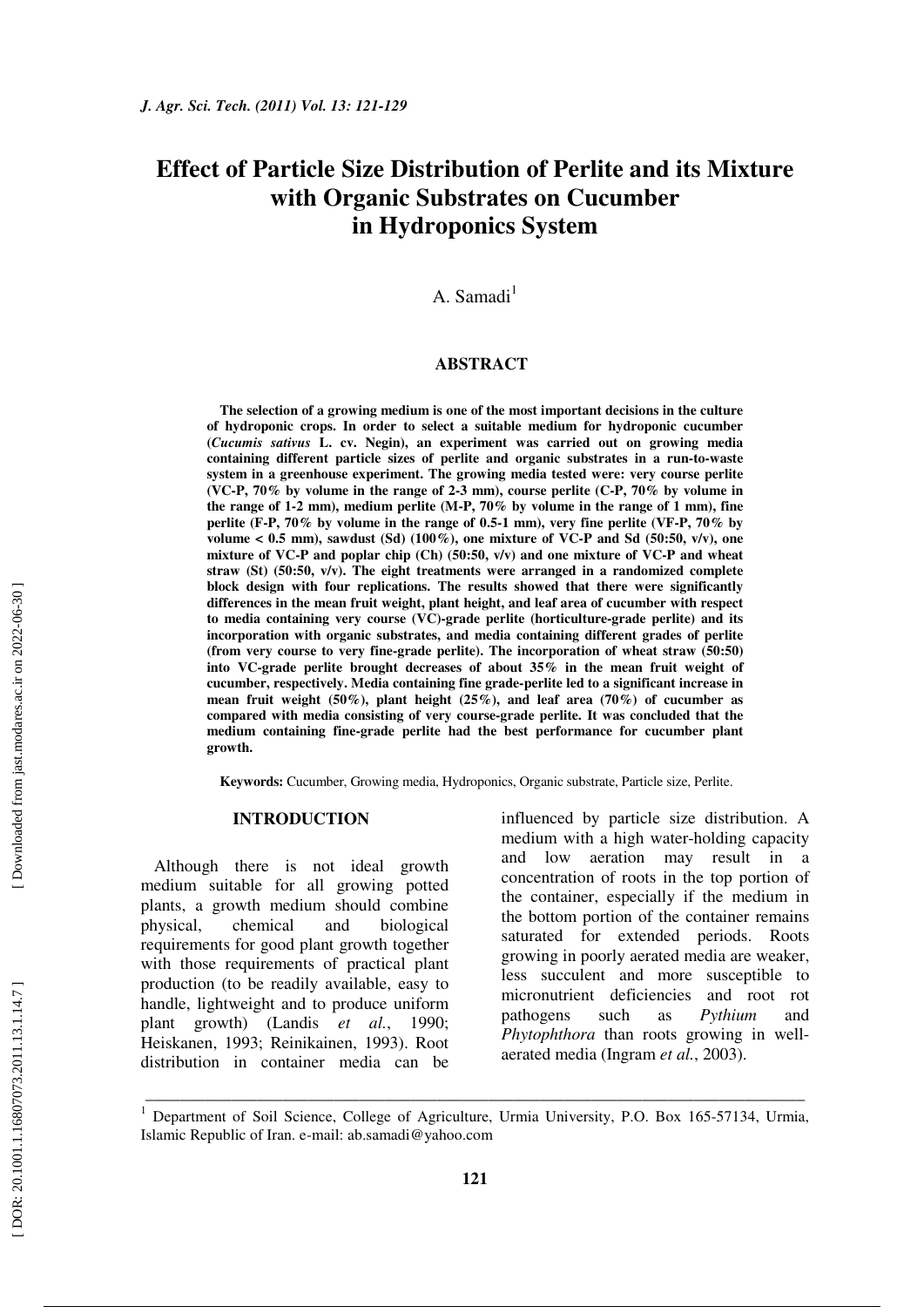Particle size distribution is important for describing the physical quality of the material and its suitableness for plant growth. It influences the volume of air and water held by the substrate. The particle size distribution of the materials used as substrate can vary depending on their origin and grinding conditions, among other factors (Ansorena, 1994).

The perlite culture system was originally developed at the West of Scotland College (Hall *et al.*, 1984). It is based on a relatively coarse grade of expanded perlite (horticultural-grade perlite) which has 90% by volume of particles in the range 1 to 5 mm and a very high air-filled porosity (AFP) of around 60%, as measured by the method of Bragg and Chambers (1988). Hitchon *et al.*, (1991) compared the crop performance of glasshouse tomato in horticultural-grade perlite with that in two grades which have much finer particle-size distribution, one with 90% by volume in the range 0.6-1.4 mm, the other  $90\%$  by volume  $\lt$  1 mm. Cumulative yields of fruit were similar in each of the three grades of perlite. They concluded that although the air-filled porosity of the fine-grade perlite was lower than the medium or horticultural-grade material, oxygen availability at the root surface did not limit root function. Recent evidence from trials with plants grown in peat suggests that provided the AFP is greater than 10%, the oxygen availability at the root surface will not limit plant growth and development (Bunt 1988). Even the fine, plaster-grade perlites have AFPs in excess of this value and should, therefore, form the basis of an excellent rooting substrate for hydroponic crop culture.

Highly valuable materials such as soil, peat, sand, perlite and vermiculite are commonly used as substrates for container plant production (Tinus and McDonald, 1979; Landis *et al.*, 1990). Nevertheless, these materials might be fully or partially replaced with various organic waste products such as rice hulls, pine bark, etc., thus achieving environmental benefits since ecosystem damage caused by soil, peat, perlite and vermiculite extraction is avoided and the impact of residue accumulations is minimized. There are also economic benefits, because the use of residues means lower costs (Seilopoulos, 1995; Ingelmo *et al.*, 1998; Webber *et al.*, 1999).

Greenhouse production is now an important sector in Iran. Studies on soil-free culture in Iran have advanced during the last decade. There is, however, lack of information regarding the suitability of organic and inorganic materials and their mixes as growing materials for hydroponic crops in soilless culture system.

The objectives of this study were to determine a suitable growing medium for cucumber in hydroponics system and to study the influence of different grades of perlite on the cropping performance of cucumber.

## **MATERIALS AND METHODS**

#### **Substrate Treatments**

The yield of cucumber (*Cucumis sativus* L. cv. Negin), grown using different substrates in a run-to-waste system, was examined in greenhouse experiment at the College of Agriculture, Urmia University in Western Azarbaijan Province (Iran) over a short period (8 weeks). The growing media tested were: very course perlite (VC-P, 70% by volume in the range of 2-3 mm), course perlite (C-P, 70% by volume in the range of 1-2 mm), medium perlite (M-P, 70% by volume in the range of 1 mm), fine perlite (F-P, 70% by volume in the range of 0.5-1 mm), very fine perlite (VF-P, 70% by volume < 0.5 mm), one mixture VC-P and sawdust (Sd) (50:50, v/v), one mixture of VC-P and poplar chip (Ch) (50:50, v/v) and one mixture of VC-P and wheat straw (St)  $(50:50, v/v)$ .

Very course and course-grades (> 1 up to 5 mm) perlite were defined as normal horticulture perlite (Hitchon *et al.*, 1991).

The eight treatments (8 growing media formulations) were arranged in a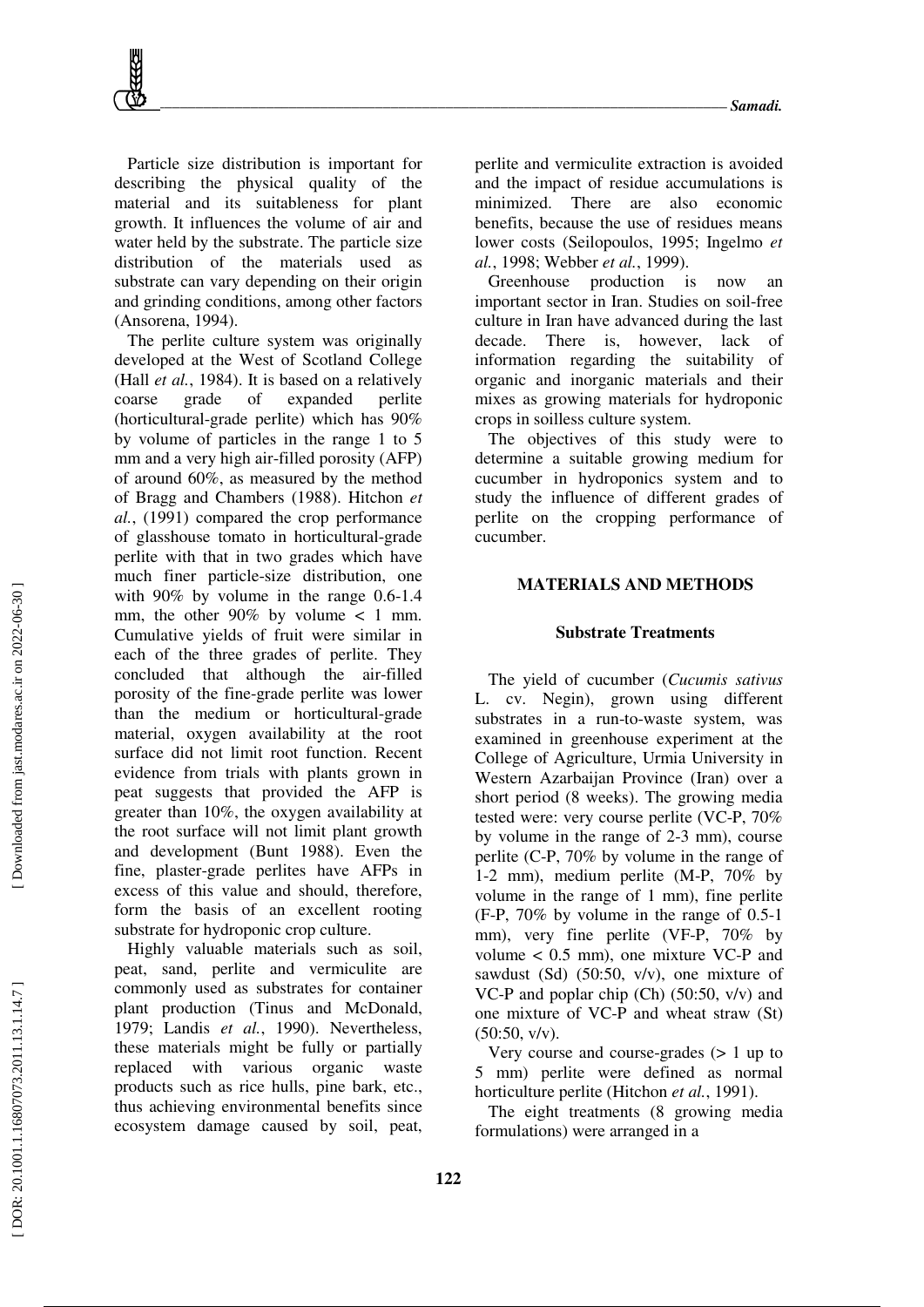randomized complete block design with four replications (four bags containing two plants). The air filled porosity (AFP) and water holding capacity (WHC) for each substrate was determined by the submersion method (Bragg and Chmbers 1988) at the beginning of the experiment.

The seeds of cucumber (*Cucumis sativus* L. cv. Negin) were planted in the perlite filled plastic cups and covered with perlite. The seedlings of cucumber were planted into white polyethylene bags (120×25×15 cm) containing 40 Liters of substrate (10 Liters per plant, 4 plants per bag) and were placed end to end on 10 inches wide PVC (Poly Vinyl Chloride) gutter sections that were supported to a height of 80 cm. The nutrient solution was made up in tap water whose chemical analysis is shown in Table 1. The seedlings were irrigated through a drip tap with a nutrient solution from 0.5 to 3.5 Liters per day, depending on the stage of plant growth. For all substrates the electrical conductivity of the nutrient feed was maintained at 2.0 dS  $m^{-1}$  and the pH at 5.8. Cucumber was grown, using strings for support, on wires 2.60 m above the ground. The nutrient solution for cucumber was applied through the irrigation system at the vegetative stage  $(N:K> 1)$  containing the following concentration of nutrients: 252 ppm N (NO<sub>3</sub><sup>-</sup>), 70 ppm P, 220 ppm K, 200 ppm Ca, 60 ppm Mg, 20 ppm Fe, 2 ppm Mn, 1 ppm Zn, 1 ppm B, 0.1 ppm Cu, 0.2 ppm Mo. Concentrations of N, P, K, and Ca during the reproductive stage  $(N:K<1)$  were 225, 60, 280, and 140 ppm, respectively (Anonymous, 2003). Fertigation was applied 6 times daily for 5 minutes using drippers of 2 L  $\text{hr}^{-1}$  capacity. The management of the

crop, including the nutrient and irrigation regime, was the same for each medium. Cucumber fruit number, fresh weight, leaf area and plant height were recorded for each experimental plant.

## **Data Analysis**

Plant growth parameters of cucumber including plant height, leaf area and fruit weight were analysed using analysis of variance and Duncan's multiple-range tests which were carried out using the CoStat Statistical Package software (CoHort Software, 2002) at  $P \leq 0.01$ .

# **RESULTS AND DISCUSSION**

# **Physical Properties of the Growing Media**

Organic and inorganic substrates used in a soil-free culture can differ remarkably in their physical properties. These physical properties affect the air content and retained volume of available water in the substrate. These differences need to be taken into consideration when growing greenhouse crops with varying demands for water and oxygen in the root zone of cucumber. There was a great difference in the physical properties of the studied growing media (Table 2). The water holding capacity (WHC), air filled porosity (AFP), bulk density and total porosity (TP) is vastly different.

| рH  | $EC$ (ds m <sup>-1</sup> | NO                               |                  |  |
|-----|--------------------------|----------------------------------|------------------|--|
|     |                          |                                  | mg               |  |
| 7.8 | 0.53                     |                                  |                  |  |
| ்я  | M₫                       | Na                               | HCO <sub>3</sub> |  |
|     |                          | me L<br>$\overline{\phantom{a}}$ |                  |  |
|     |                          | 0.89                             |                  |  |
|     |                          |                                  |                  |  |

**Table 1.** Chemical analysis of the tap water used in greenhouse cucumber culture.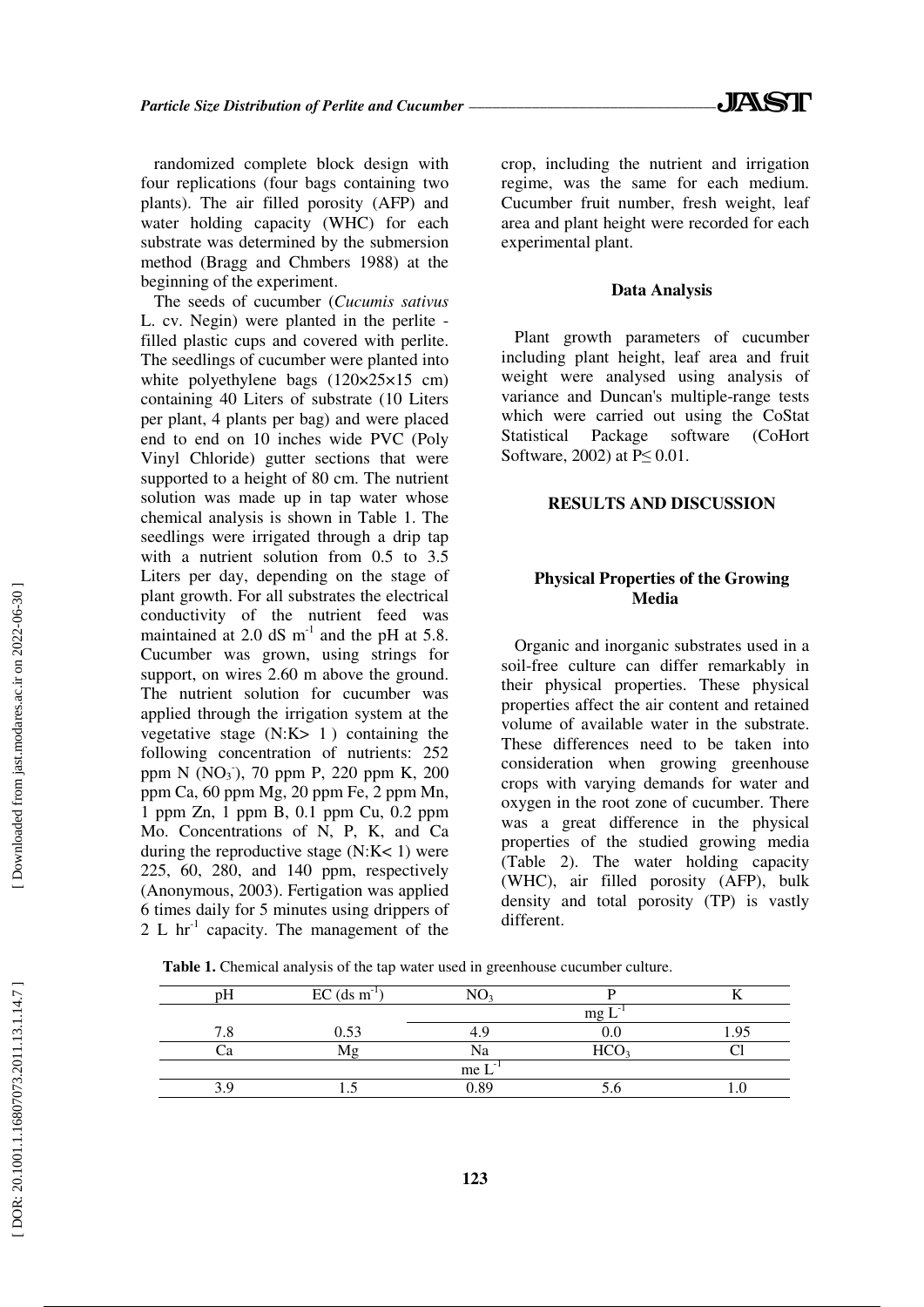| Media                                            | Water holding | Air filled | Bulk density | Total porosity |
|--------------------------------------------------|---------------|------------|--------------|----------------|
|                                                  | capacity      | porosity   | $(g/cm^3)$   | $(\%)$         |
|                                                  | $(\%$ vol)    | $(\%)$     |              |                |
| $1$ -VC <sup><math>a</math></sup> -grade perlite | 20            | 62         | 0.34         | 82             |
| $(2-3$ mm, $100\%)$                              |               |            |              |                |
| 2- $C^b$ -grade perlite                          | 33            | 59         | 0.27         | 92             |
| $(1-2$ mm, $100\%)$                              |               |            |              |                |
| 3- $M^c$ -grade Perlite                          | 49            | 42         | 0.21         | 91             |
| $(1 \text{ mm}, 100\%)$                          |               |            |              |                |
| 4- $F^d$ -grade Perlite                          | 42            | 47         | 0.18         | 89             |
| $(0.5-1$ mm, $100\%)$                            |               |            |              |                |
| 5- $VF^e$ -grade perlite                         | 57            | 32         | 0.16         | 89             |
| $(<0.5$ mm, $100\%)$                             |               |            |              |                |
| 6- VC-grade perlite: sawdust                     | 66            | 22         | 0.18         | 88             |
| (50:50, v:v)                                     |               |            |              |                |
| 7- VC-grade Perlite: poplar chip                 | 31            | 62         | 0.10         | 93             |
| (50:50, v:v)                                     |               |            |              |                |
| 8- VC-grade Perlite: wheat straw                 | 26            | 68         | 0.10         | 93             |
| (50:50, v:v)                                     |               |            |              |                |

**Table 2.** Physical properties of media used in greenhouse cucumber culture.

<sup>*a*</sup> VC, very course; <sup>*b*</sup> C, course; <sup>*c*</sup> M, medium; <sup>*d*</sup> F, fine; <sup>*e*</sup> VF, very fine

Bulk densities of media ranged between 0.08 and  $0.34$  g  $cm^{-3}$ , depending on the composition. Bulk densities values between 0.1 and 0.3 g  $cm<sup>3</sup>$  are considered acceptable for hydroponic seedlings and crops (Kampf *et al.*, 1999).

Air filled porosities of media were between 2 and 68 percent by volume. One from eleven substrates have AFP smaller than 10%, two were between 20 and 40%, three ranged between 40-60%, and five were smaller than 70% by volume. Container media should contain 50 to 85% pore space. Total porosity of container the media is important, but probably more crucial than this is the portion that is AFP versus WHC. Some plants prefer wet soils while others prefer dry soils. On average, 10 to 30% of the container volume should be composed of air space while 45 to 65% should be water (Altland, 2006).

The amount of WHC was between 20 and 40% by volume for six substrates, between 40 and 60% by volume for one substrates, between 60-80% by volume for one substrate, and smaller than 90% by volume for one substrate (Table 2).



**Figure 1.** Effect of perlite particle size on air filled capacity (AFP) and water holding capacity (WHC).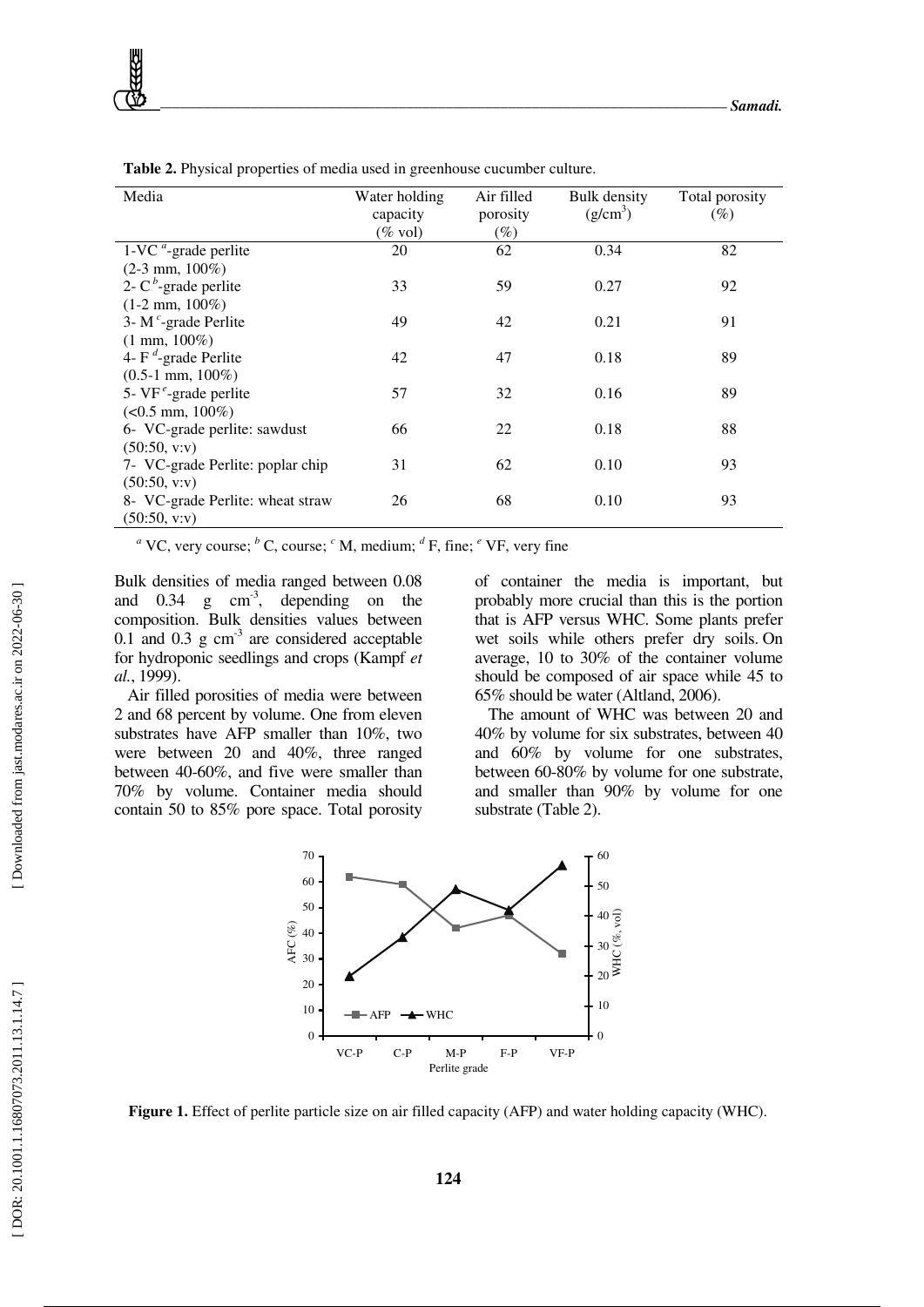A negative significant relationship was found between air filled porosity and water holding capacity for different grades of perlite (AFP= 82-0.83 WHC,  $r^2 = 0.94$ , P $\leq$ 0.01). There was a trend of decreasing AFP and increasing WHC with decreasing perlite particle size (Figure 1). The same trend has been reported by other researchers (Wada *et al.*, 2005).

Total porosity and air space were highest in the 75:25 and 50:50 very course perlite: straw substrates (Table 2). Adding wheat straw (50:50 Sd:St) or poplar chip (50:50 Sd:Ch) to sawdust increased AFP. Adding sawdust (50:50 VC-P:Sd) to very coursegrade perlite decreased AFP. There was almost a three fold increase in WHC with 50:50 VC-P:Sd substrates compared to the 100% very course-grade perlite. Adding poplar chip (50:50 VC-P:Ch) or wheat straw (50:50 VC-P:St) to very course-grade perlite did not markedly affect AFP and WHC (Table 2).

## **Media Containing Mixture of Organic and Inorganic Substrates**

ANOVA results confirmed that mean fruit weight, plant height, and leaf area of cucumber significantly (P< 0.01) differed with respect to media containing very course-grade perlite (VC-perlite) and its mixture with organic substrates. There was also significantly a difference in plant height over growing period.

A question that comes up if the addition of uncomposted organic substrates to very course-grade perlite (horticulture-grade perlite) can improve its physical and chemical properties to provide a proper medium for plant growth. Duncan's multiple range test indicated that incorporation of organic substrates (sawdust, wheat straw, poplar chip) into very course-grade perlite decreased the fruit weight and plant height and increased the leaf area of cucumber (Figure 2). Cucumber grown in the medium of VC-perlite:sawdust (50:50) were comparable to those grown in VC-perlite



**Figure 2.** Comparison of media containing VC-perlite (100%), and its mixture with organic substrates (50:50 VC-perlite:sawdust, 50:50 VC-perlite:poplar chip, 50:50 VCperlite:straw) on cumulative fruit weight, plant height, and leaf area of cucumber.

alone (Figure 4). The highest fruit weight  $(950 \text{ g m}^{-2})$  and plant height (78 cm) were obtained with VC-perlite (100%) and the lowest fruit weight  $(337 \text{ g m}^{-2})$  and plant height (48 cm) with the 50:50 VCperlite:poplar chip, respectively. Cucumber plant grown in VC-perlite media consisting of wood chip (50:50) and cereal straw

[Downloaded from jast.modares.ac.ir on 2022-06-30]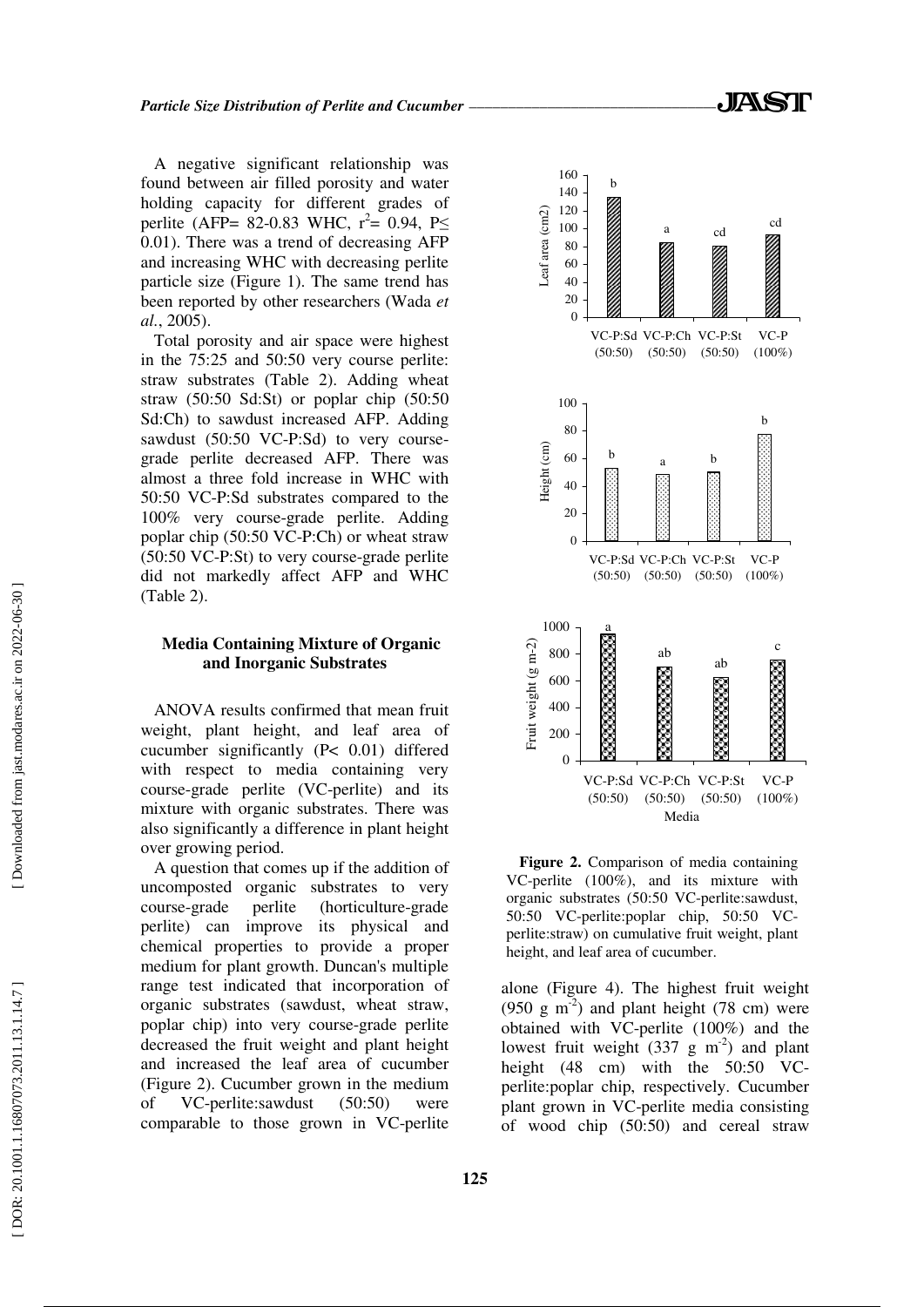

**Figure 3.** Comparison of media containing inorganic substrates (VC- perlite, C-perlite, Mperlite, F-perlite, VF-perlite, 100%) on cumulative fruit weight, plant height, and leaf area of cucumber.

(50:50) showed a light green induced N deficiency symptom over the plant growing period.

The adverse effects of adding wood products (wood chip) and cereal straw to VC-perlite on the fruit weight and plant height of cucumber could be ascribed to the high C:N ratio of organic substrates and the different speeds of biological decomposition for these substrates at different composting period. Wood products have C:N ratios which are much higher than cereal straw (661:1 *vs.* 100:1) (Allison, 1965). If such uncomposted organic materials are incorporated into a medium containing inorganic substrates like VC-perlite, microorganisms will compete with plant roots for supplied nitrogen in a VC-perlite medium during decomposition. This competition for nitrogen can result in nitrogen deficiency and poor plant growth (Ehrenfeld *et al.*, 1997; Bottner *et al.*, 1999).

# **Media Containing Different Grades of Perlite and Organic Substrates**

The foregoing results indicated that a usual horticulture perlite (VC-perlite, 2-3 mm) was the high performance medium for plant growth in comparison with organic media. A question that comes up if finer grades of perlite will also affect on plant growth parameters of cucumber.

ANOVA results showed that fruit weight, plant height and leaf area of cucumber were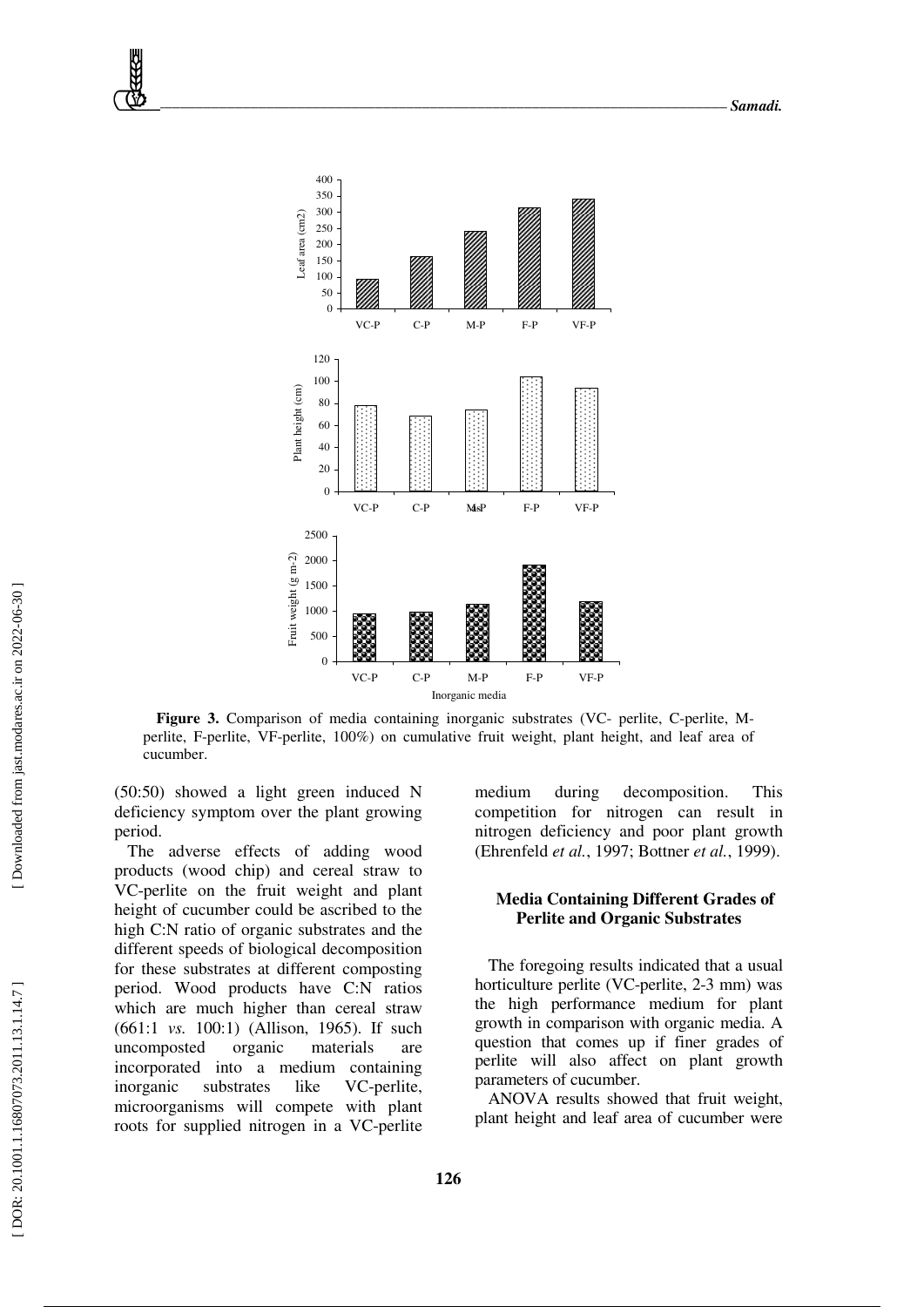significantly affected by particle size distribution in perlite.

Results of mean separation indicated that media containing fine grades of perlite brought about an increase in mean fruit weight, plant height, and leaf area of cucumber as compared with media consisting course grades of perlite (Figure 3). The highest fruit weight (1917 g  $m^{-2}$ ) and plant height (104 cm) were obtained with a finegrade perlite and the highest leaf area (340 cm<sup>2</sup>) with a very fine-grade perlite. The lowest fruit weight (951 g  $m<sup>-2</sup>$ ) and leaf area (93 cm<sup>2</sup>) were obtained with very coursegrade perlite and the lowest plant height (68 cm) with course-grade perlite. This means that plants grown in fine grades of perlite produced more fruit weight, plant height, and leaf area than those grown in course grades of perlite.

The very good performance of cucumber plants grown on media consisting of finegrades of perlite could presumably be attributed to particle size distribution. Particle size affects the physical properties, especially the air/water relationships. As mentioned previously, water holding capacity increased and air contents decreased with decreasing particle diameter (Table 2). The aeration porosity, defined by the large pores, should be at least 20-25% and as high as 45% under warmer greenhouse conditions where there is increased demand for oxygen by roots, as well as an increased production of carbon dioxide (Spomer, 1979). Media with high aeration have shown reduced plant growth due to low water retention and increased susceptibility to drought (Bugbee and Frink, 1986). Accordingly, the inferior performance of plants grown on media containing coursegrades of perlite as compared to fine-grades of perlite could be ascribed to their low water holding capacity rendering the plants susceptible to water stress (Table 2).

## **CONCLUSIONS**

It was found that there were significant differences in plant growth parameters including mean fruit weight, plant height,

and leaf area of cucumber with respect to growing media containing horticulture-grade perlite (very course-grade perlite) and its incorporation with organic substrates, different grades of perlite (from very course to very fine grade-perlite). The incorporation of organic substrates (sawdust, cereal straw, wood chip) into horticulture-grade perlite brought about a significant decrease in plant growth parameters. The highest mean fruit weight, plant height, and leaf area of cucumber were recorded for growing media containing fine-grade perlite. It was found that the medium containing fine-grade perlite had the excellent performance for cucumber plant growth. With regard to future growth of a soil-free culture with perlite substrate, it is important to make operational additional research projects for vegetables and flowers grown in fine grades of perlite, with the objective of building further confidence in the advantages of this type of cultivation.

#### **ACKNOWLEDGEMENTS**

This research was supported by the Urmia University. The author expresses his gratitude to the staff of the office of the Vice Chancellor for Research for their cooperation and assistance. The assistance of the staff and technicians of Soil Science Department, Mr Dovlati, Mr Barin, and Mr Hasirchi is also gratefully acknowledged.

## **REFERENCES**

- 1. Allison, F. E. 1965. Decomposition of Wood and Bark Sawdusts in Soil, Nitrogen Requirements and Effects on Plants, USDA-ARS, *Tech. Bull*. No. 1332, US Govt. Printing office, Washington.
- 2. Altland, J. 2006. Physical Properties of Container Media. <http://oregonstate.edu/dept/nurseryweeds/feature\_articles/physical\_properties/p hysical\_properties.html>.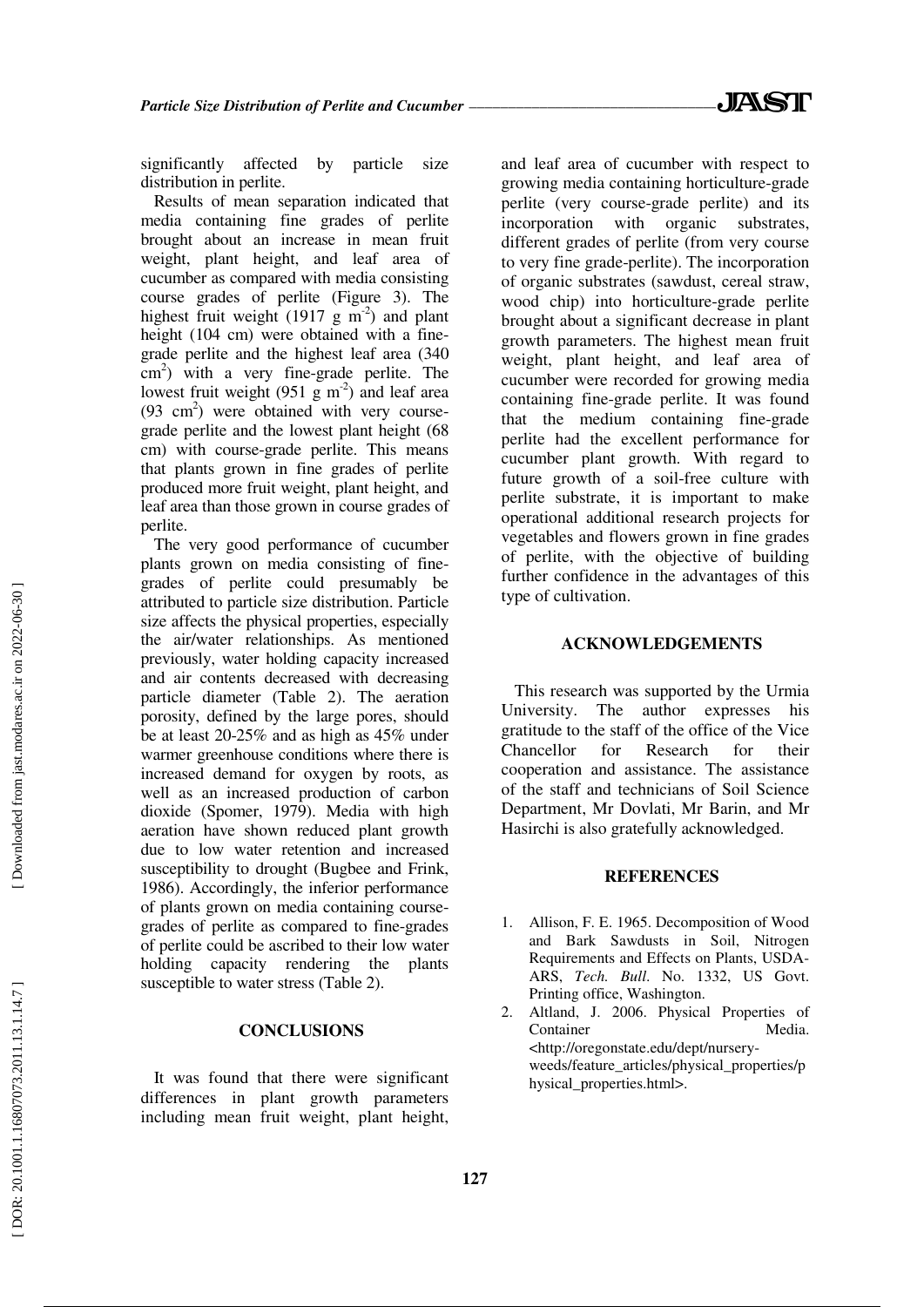3. Anonymous, 2003. Formulation of Nutrient Solutions.

<http://www.np.edu.sg/bio/sssc/nutr.html>

- 4. Ansorena, J. M. 1994. *Sustratos: Propiedades y Caracterizacion*. Mundi-Prensa, Madri. 172 PP.
- 5. Bottner, P., Pansu, M. and Sallih, Z. 1999. Modeling the Effect of Active Roots on Soil Organic Matter Turnover. *Plant Soil*., **216**: 15-25.
- 6. Bragg, N. C. and Chambers, B. J. 1988. Interpretation and Advisory Applications of Air- Filled Porosity (AFP) Measurements. *Acta Hort.*, **221**: 5-44.
- 7. Bugbee, G. J. and Frink, C. R. 1986. Aeration of Potting Media and Plant Growth. *Soil Sci.* , **141**: 438-441.
- 8. Bunt, A. C. 1988. *Media and Mixes for Container-grown Plants*. 2nd Ed. Unwin Hymnan Ltd., London. 309 PP.
- 9. CoHort Software, 2002. *CoHort 6 Statistical Software.* Monterey, CA, USA.
- 10. Ehrenfeld, J. G., Parsons, W. F. J., Han, X., Parmelee, R. W. and Zhu, W. 1997. Live and Dead Roots in Forest Soil Horizons: Contrasting Effects on Nitrogen Dynamics. *Ecology*, **78**: 348-362.
- 11. Hall, D. A., Wilson, G. C. S. and McGregor, A. J. 1984. *Scots Grow Tomatoes in Perlite*. Grower *.* PP. 23-24.
- 12. Heiskanen, J. 1993. Favorable Water and Aeration Conditions for Growth Media Used in Containerized Tree Seedling Production: A Review. *Scand. J. Forest Res*., **8**: 337- 358.
- 13. Hitchon, G. M., Hall, D. A. and Szmidt, R. A. K. 1991. Hydroponic Production of Glasshouse Tomatoes in Sardinian Plastergrade Perlite. *Acta Hort*., **287**: 261-266
- 14. Ingelmo, F., Canet, R., Ibanez, M.A., Pomares, F. and Garcia, J.. 1998. Use of MSW compost, dried sewage sludge and other wastes as partial substitutes for peat and soil. *Bioreso. Tech*. **63**: 123-129.
- 15. Ingram, D. L., Henley, R. W. and Yeager, T. H. 2003. Growth Media for Container Grown Ornamental Plants. <http://edis.ifas.ufl.edu/pdffiles/CN/CN0040  $0.$ pdf $>$ .
- 16. Kampf, A. N., Hammer, P. A. and Kirk, T. 1999. Effect of the Packing Density on the Mechanical Impedance of Root Media. *Acta Hort*., **481**: 689-691.
- 17. Landis, T. D., Tinus, R. W., McDonald, S. and Barnett, J. 1990. *The Biological Component: Nursery Pests and Mycorrhizae: The Container Tree Nursery Manual.* Agriculture Handbook. Vol. 5, Department of Agriculture, Forest Service, Washington, DC, US. 674 PP.
- 18. Reinikainen, O. 1993. Choice of Growing Media for Pot Plants. *Acta Hort*., **342**: 357- 360.
- 19. Seilopoulos, D. 1995. Organic Plant Materials Used for Production of Coniferous Seedlings in Paper-pots. *Proceedings 6th Conference of Hellenic Forest Association*, Chania, Greec. PP. 279-288.
- 20. Spomer, L. A. 1979. *Physical Properties of a Good Container Soil Amendment*. FL 5-79, Cooperative Extension Service, University of Illinois at Urbana-Champaign.
- 21. Tinus, R. W. and McDonald, S. E. 1979. *How to Grow Tree Seedlings in Containers in Greenhouses.* General Technical Report RM-60, Rocky Mountain Forest and Range Exp. Sta., USDA Forest Service. (Chapter 9).
- 22. Wada, S. 2005. Nursery Container Weeds Response to Modification of Substrate pH, Substrate Particle Size and Applied Nitrogen Form. Master of Science Thesis. Oregon State University.
- 23. Webber, C. L., Whitworth, J. and Dole, J. 1999. Kenaf (*Hibiscus cannabinus* L.) Core as a Containerized Growth Medium Component. *Ind. Crops Prod.*, **10**: 97-105.